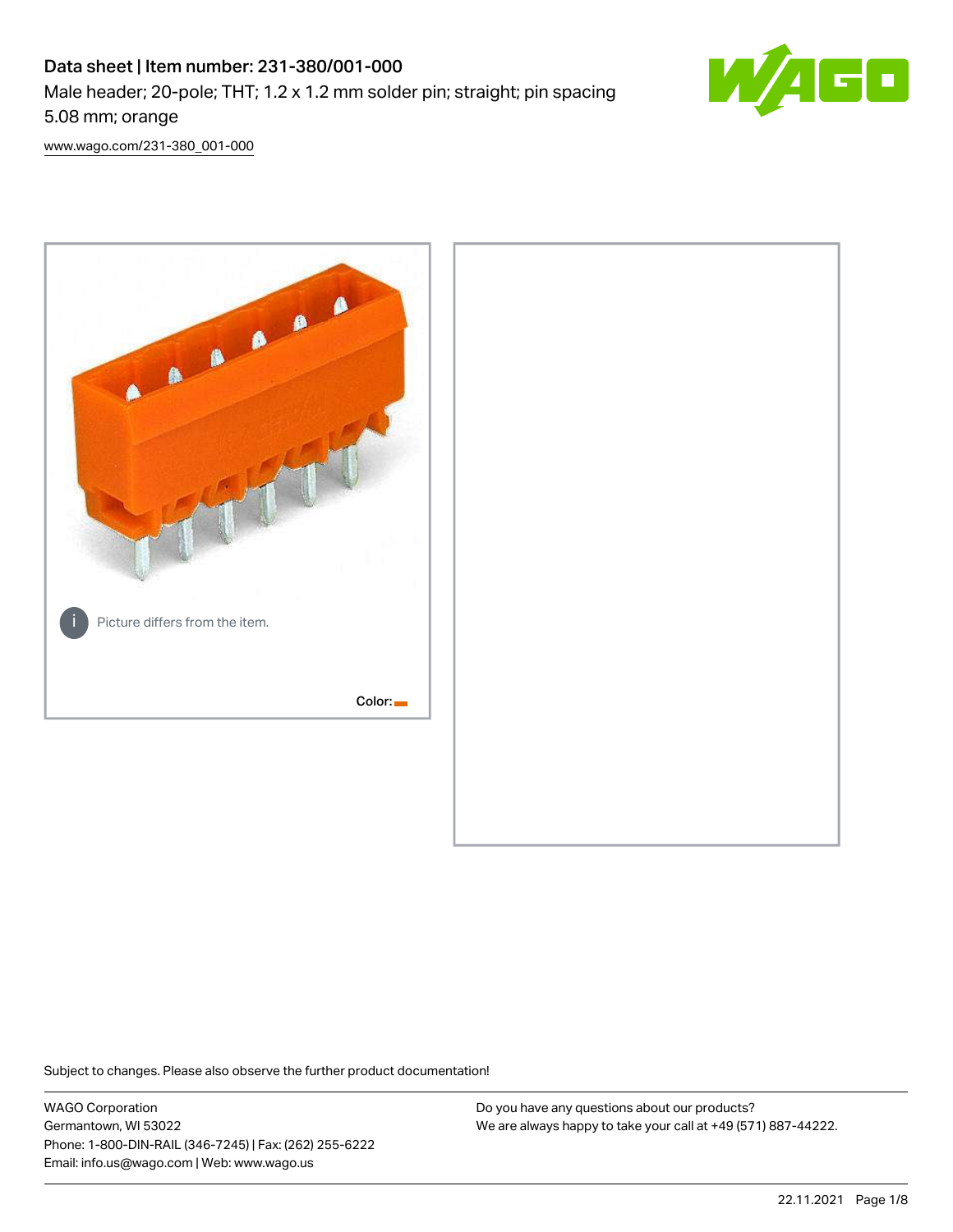

Dimensions in mm

 $L =$  (pole no.  $-1$ ) x pin spacing  $+8.2$  mm

#### Item description

- **Horizontal or vertical PCB mounting via straight or angled solder pins**
- 1.2 x 1.2 mm solder pins allow nominal current up to 16 A, enhancing stability of shorter headers
- $\blacksquare$ With coding fingers

### Data Notes

Safety information 1 The MCS – MULTI CONNECTION SYSTEM includes connectors

Subject to changes. Please also observe the further product documentation!  $\nu$ 

WAGO Corporation Germantown, WI 53022 Phone: 1-800-DIN-RAIL (346-7245) | Fax: (262) 255-6222 Email: info.us@wago.com | Web: www.wago.us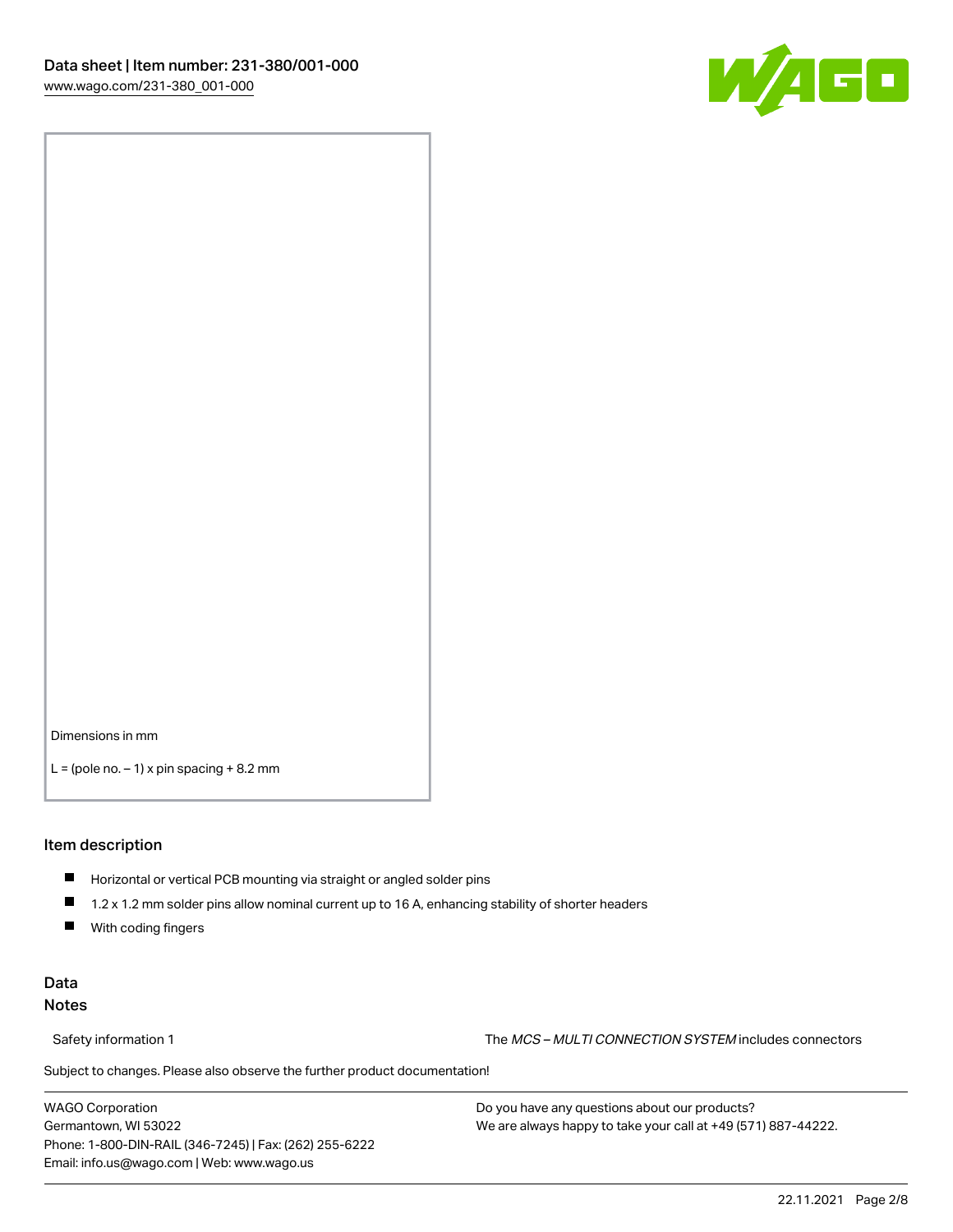

without breaking capacity in accordance with DIN EN 61984. When

|           | used as intended, these connectors must not be connected<br>/disconnected when live or under load. The circuit design should<br>ensure header pins, which can be touched, are not live when<br>unmated.                                                             |
|-----------|---------------------------------------------------------------------------------------------------------------------------------------------------------------------------------------------------------------------------------------------------------------------|
| Variants: | Other pole numbers<br>3.8 mm pin projection for male headers with straight solder pins<br>Gold-plated or partially gold-plated contact surfaces<br>Other versions (or variants) can be requested from WAGO Sales or<br>configured at https://configurator.wago.com/ |

## Electrical data

### IEC Approvals

| Ratings per                 | IEC/EN 60664-1                                                        |
|-----------------------------|-----------------------------------------------------------------------|
| Rated voltage (III / 3)     | 250 V                                                                 |
| Rated surge voltage (III/3) | 4 <sub>kV</sub>                                                       |
| Rated voltage (III/2)       | 320 V                                                                 |
| Rated surge voltage (III/2) | 4 <sub>k</sub> V                                                      |
| Nominal voltage (II/2)      | 630 V                                                                 |
| Rated surge voltage (II/2)  | 4 <sub>k</sub> V                                                      |
| Rated current               | 16A                                                                   |
| Legend (ratings)            | $(III / 2)$ $\triangle$ Overvoltage category III / Pollution degree 2 |

### UL Approvals

| Approvals per                  | UL 1059 |
|--------------------------------|---------|
| Rated voltage UL (Use Group B) | 300 V   |
| Rated current UL (Use Group B) | 15 A    |
| Rated voltage UL (Use Group D) | 300 V   |
| Rated current UL (Use Group D) | 10 A    |

## Ratings per UL

| Rated voltage UL 1977 | 600 V |
|-----------------------|-------|
| Rated current UL 1977 |       |

## CSA Approvals

| Approvals per                   | ~~    |
|---------------------------------|-------|
| Rated voltage CSA (Use Group B) | 3UU 1 |

Subject to changes. Please also observe the further product documentation!

| <b>WAGO Corporation</b>                                | Do you have any questions about our products?                 |
|--------------------------------------------------------|---------------------------------------------------------------|
| Germantown, WI 53022                                   | We are always happy to take your call at +49 (571) 887-44222. |
| Phone: 1-800-DIN-RAIL (346-7245)   Fax: (262) 255-6222 |                                                               |
| Email: info.us@wago.com   Web: www.wago.us             |                                                               |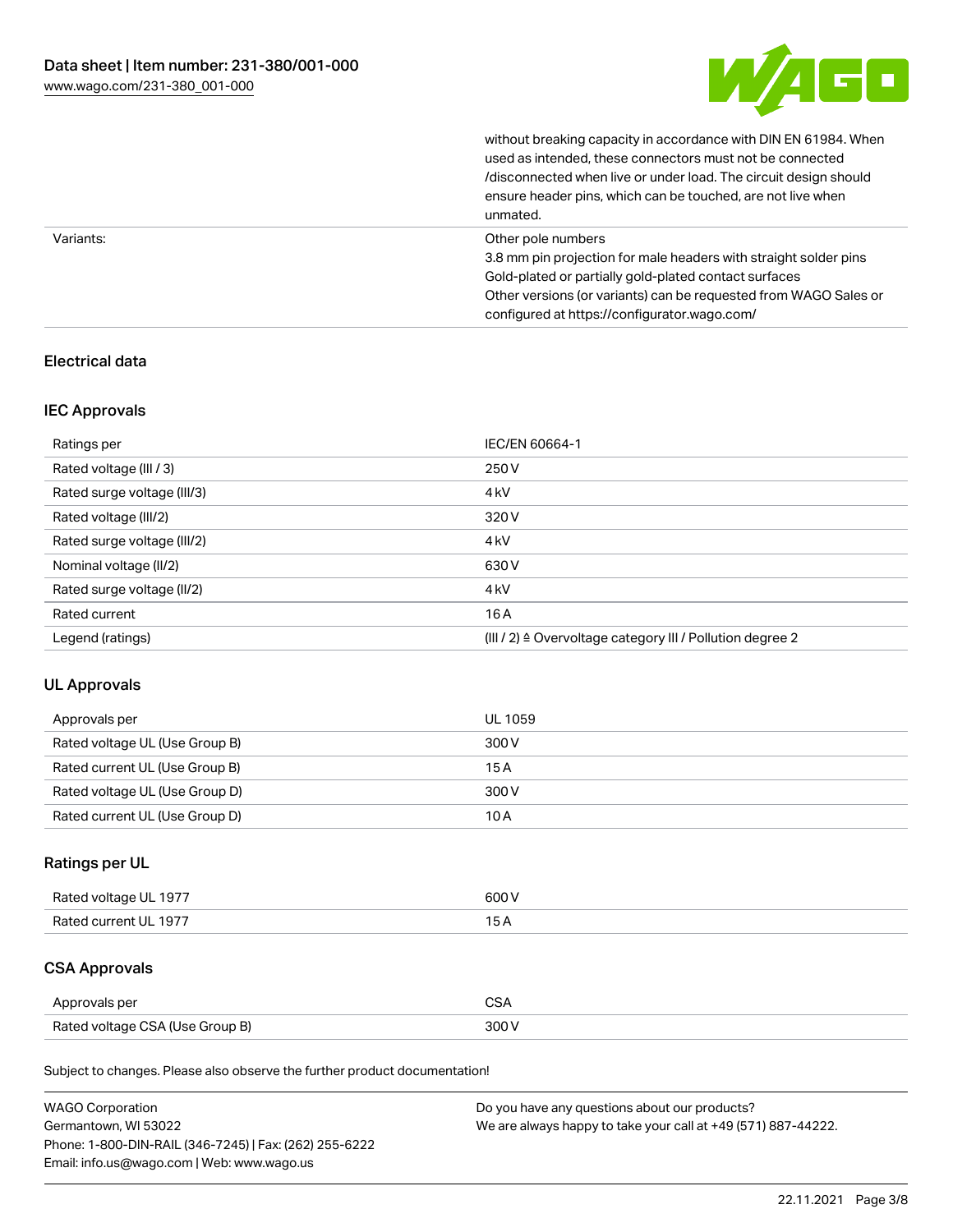[www.wago.com/231-380\\_001-000](http://www.wago.com/231-380_001-000)



| Rated current CSA (Use Group B) | 15 A  |
|---------------------------------|-------|
| Rated voltage CSA (Use Group D) | 300 V |
| Rated current CSA (Use Group D) | 10 A  |

#### Connection data

| Total number of potentials | 20 |
|----------------------------|----|
| Number of connection types |    |
| Number of levels           |    |

## Connection 1

| Number     |        |
|------------|--------|
| r of poles | $\sim$ |
|            | _      |
| .          |        |
|            |        |

### Physical data

| Pin spacing                          | 5.08 mm / 0.2 inch     |
|--------------------------------------|------------------------|
| Width                                | 104.72 mm / 4.123 inch |
| Height                               | 17 mm / 0.669 inch     |
| Height from the surface              | 12 mm / 0.472 inch     |
| Depth                                | 8.4 mm / 0.331 inch    |
| Solder pin length                    | $5 \text{ mm}$         |
| Solder pin dimensions                | $1.2 \times 1.2$ mm    |
| Drilled hole diameter with tolerance | $17^{(+0.1)}$ mm       |

### Plug-in connection

| Contact type (pluggable connector) | Male connector/plug |
|------------------------------------|---------------------|
| Connector (connection type)        | for PCB             |
| Mismating protection               | No                  |
| Mating direction to the PCB        | 90°                 |
| Locking of plug-in connection      | Without             |

## PCB contact

| PCB Contact                         | THT                                      |
|-------------------------------------|------------------------------------------|
| Solder pin arrangement              | over the entire male connector (in-line) |
| Number of solder pins per potential |                                          |

Subject to changes. Please also observe the further product documentation!

WAGO Corporation Germantown, WI 53022 Phone: 1-800-DIN-RAIL (346-7245) | Fax: (262) 255-6222 Email: info.us@wago.com | Web: www.wago.us Do you have any questions about our products? We are always happy to take your call at +49 (571) 887-44222.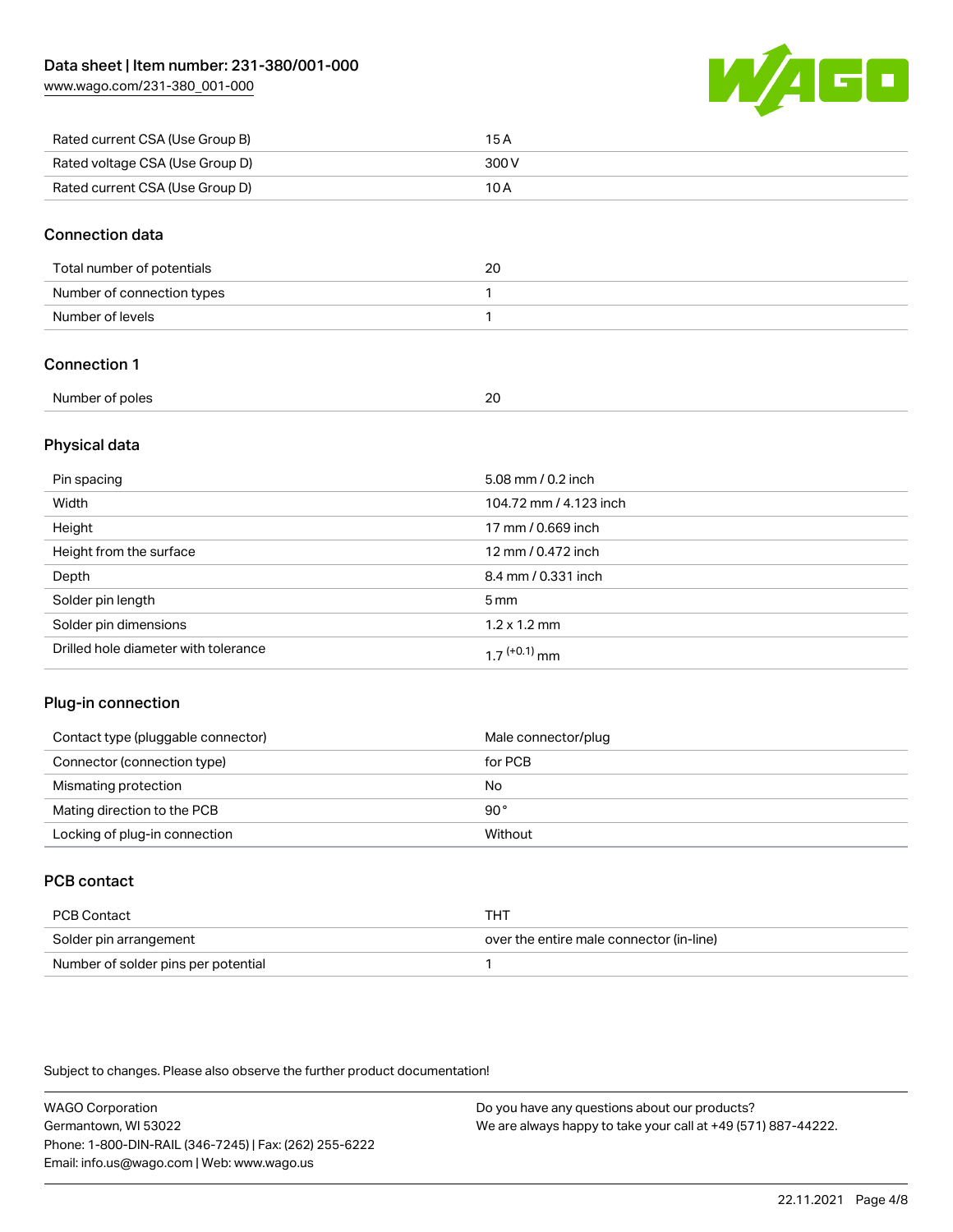

#### Material data

| Color                       | orange                                 |
|-----------------------------|----------------------------------------|
| Material group              |                                        |
| Insulation material         | Polyamide (PA66)                       |
| Flammability class per UL94 | V <sub>0</sub>                         |
| Contact material            | Electrolytic copper (E <sub>Cu</sub> ) |
| Contact plating             | tin-plated                             |
| Fire load                   | 0.113 MJ                               |
| Weight                      | 7.6 g                                  |

### Environmental requirements

| Limit temperature range | . +100 °C<br>-60 |
|-------------------------|------------------|
|-------------------------|------------------|

## Commercial data

| Product Group         | 3 (Multi Conn. System) |
|-----------------------|------------------------|
| PU (SPU)              | 50 Stück               |
| Packaging type        | box                    |
| Country of origin     | PL                     |
| <b>GTIN</b>           | 4044918930178          |
| Customs tariff number | 8536694040             |

#### Approvals / Certificates

#### Country specific Approvals

| Logo | Approval                                            | <b>Additional Approval Text</b> | Certificate<br>name |
|------|-----------------------------------------------------|---------------------------------|---------------------|
|      | <b>CB</b><br>DEKRA Certification B.V.               | IEC 61984                       | NL-39756            |
|      | <b>CSA</b><br>DEKRA Certification B.V.              | C <sub>22.2</sub>               | 1466354             |
| EMA  | <b>KEMA/KEUR</b><br><b>DEKRA Certification B.V.</b> | EN 61984                        | 2190761.01          |

#### Ship Approvals

Subject to changes. Please also observe the further product documentation!

| <b>WAGO Corporation</b>                                | Do you have any questions about our products?                 |  |
|--------------------------------------------------------|---------------------------------------------------------------|--|
| Germantown, WI 53022                                   | We are always happy to take your call at +49 (571) 887-44222. |  |
| Phone: 1-800-DIN-RAIL (346-7245)   Fax: (262) 255-6222 |                                                               |  |
| Email: info.us@wago.com   Web: www.wago.us             |                                                               |  |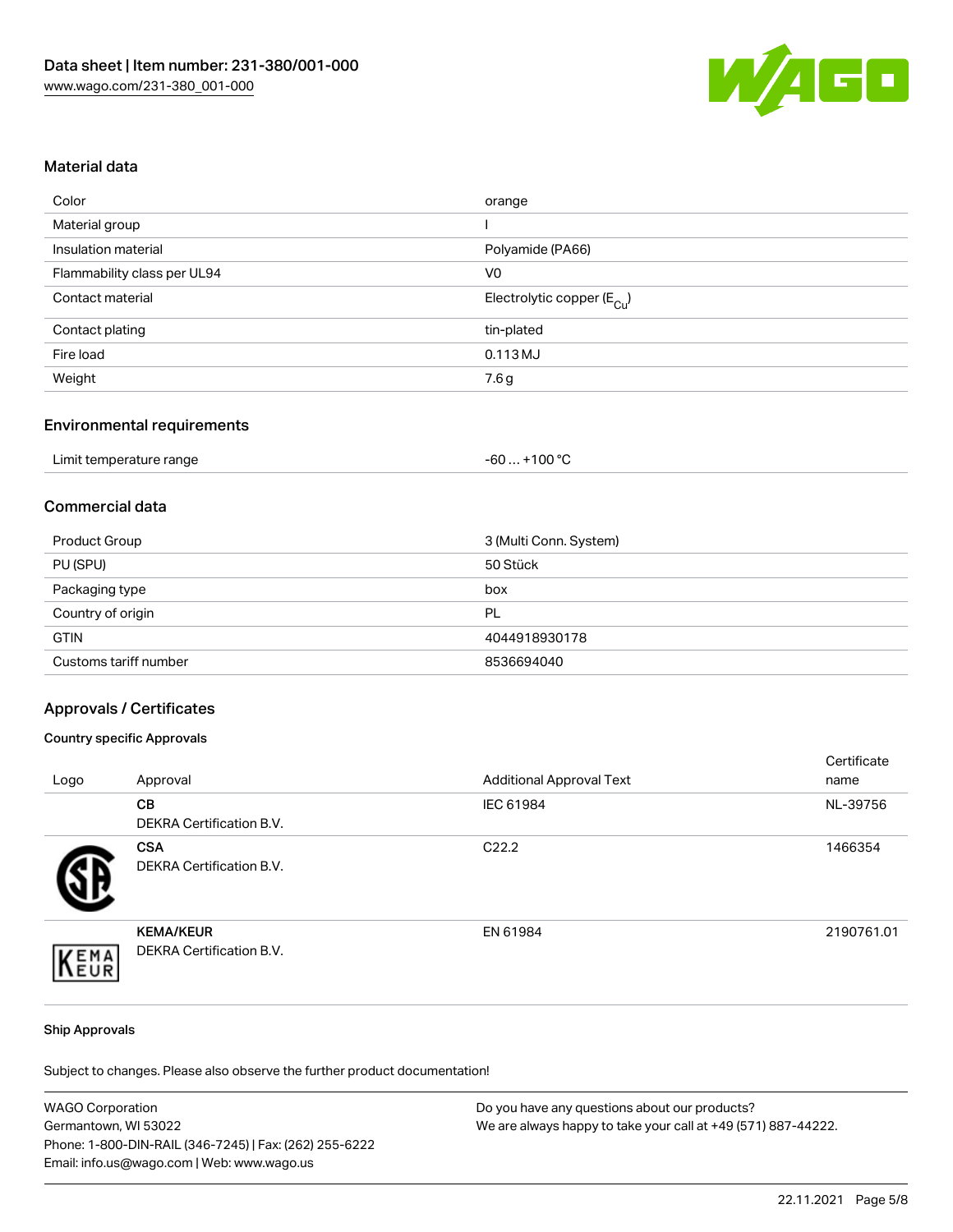[www.wago.com/231-380\\_001-000](http://www.wago.com/231-380_001-000)



| Logo                | Approval                                  | <b>Additional Approval Text</b> | Certificate<br>name                |
|---------------------|-------------------------------------------|---------------------------------|------------------------------------|
| ABS                 | <b>ABS</b><br>American Bureau of Shipping |                                 | $19 -$<br>HG1869876-<br><b>PDA</b> |
| <b>UL-Approvals</b> |                                           |                                 |                                    |
|                     |                                           |                                 | Certificate                        |
| Logo                | Approval                                  | <b>Additional Approval Text</b> | name                               |
|                     | UL                                        | <b>UL 1977</b>                  | E45171                             |
|                     | UL International Germany GmbH             |                                 |                                    |
|                     | <b>UR</b>                                 | <b>UL 1059</b>                  | E45172                             |



Underwriters Laboratories Inc.

## **Counterpart**



Item no.231-320/026-000 1-conductor female connector; CAGE CLAMP®; 2.5 mm²; Pin spacing 5.08 mm; 20-pole; 2,50 mm²; orange [www.wago.com/231-320/026-](https://www.wago.com/231-320/026-000) [000](https://www.wago.com/231-320/026-000)

#### Optional accessories

| Coding                        |                                             |                      |        |                      |  |
|-------------------------------|---------------------------------------------|----------------------|--------|----------------------|--|
|                               | Intermediate plate                          |                      |        |                      |  |
|                               | Item no.: 231-500                           |                      |        | www.wago.com/231-500 |  |
|                               | Spacer; for formation of groups; light gray |                      |        |                      |  |
| Coding                        |                                             |                      |        |                      |  |
|                               | Item no.: 231-129                           |                      |        |                      |  |
|                               | Coding key; snap-on type; light gray        | www.wago.com/231-129 |        |                      |  |
| <b>Downloads</b>              |                                             |                      |        |                      |  |
| <b>Documentation</b>          |                                             |                      |        |                      |  |
| <b>Additional Information</b> |                                             |                      |        |                      |  |
| Technical explanations        |                                             | 2019 Apr 3           | pdf    | Download             |  |
|                               |                                             |                      | 2.0 MB |                      |  |

Subject to changes. Please also observe the further product documentation!

| <b>WAGO Corporation</b>                                | Do you have any questions about our products?                 |  |
|--------------------------------------------------------|---------------------------------------------------------------|--|
| Germantown, WI 53022                                   | We are always happy to take your call at +49 (571) 887-44222. |  |
| Phone: 1-800-DIN-RAIL (346-7245)   Fax: (262) 255-6222 |                                                               |  |
| Email: info.us@wago.com   Web: www.wago.us             |                                                               |  |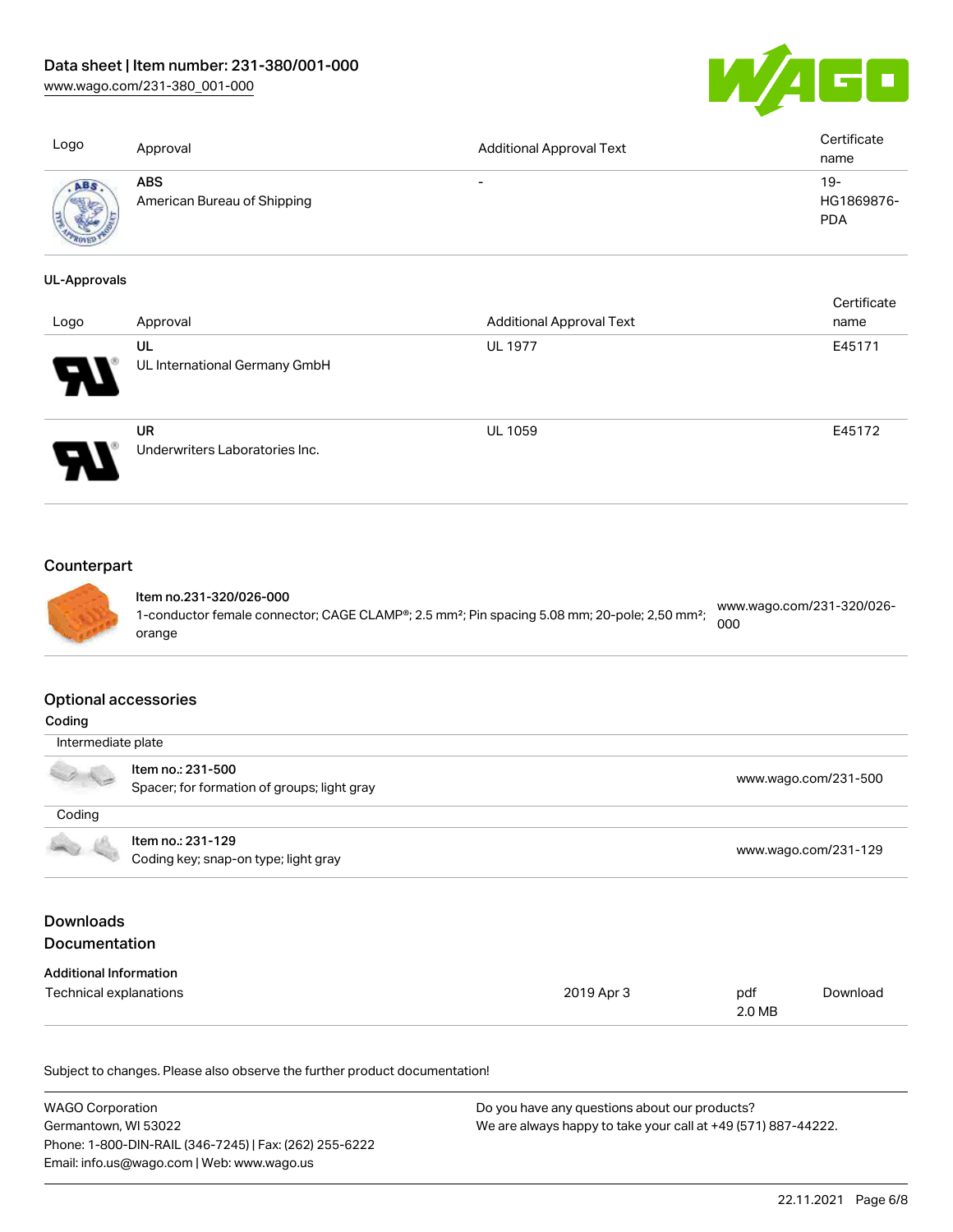

#### CAD files

# CAD data 2D/3D Models 231-380/001-000 URL [Download](https://www.wago.com/global/d/3D_URLS_231-380_001-000) CAE data EPLAN Data Portal 231-380/001-000 URL [Download](https://www.wago.com/global/d/EPLAN_URLS_231-380%252F001-000) ZUKEN Portal 231-380/001-000 URL [Download](https://www.wago.com/global/d/Zuken_URLS_231-380_001-000) EPLAN Data Portal 231-380/001-000 URL [Download](https://www.wago.com/global/d/EPLAN_URLS_231-380_001-000) PCB Design Symbol and Footprint 231-380/001-000 URL [Download](https://www.wago.com/global/d/UltraLibrarian_URLS_231-380_001-000)

CAx data for your PCB design, consisting of "schematic symbols and PCB footprints", allow easy integration of the WAGO component into your development environment.

#### Supported formats:

- $\blacksquare$ Accel EDA 14 & 15
- П Altium 6 to current version
- П Cadence Allegro
- П **DesignSpark**
- П Eagle Libraries
- $\blacksquare$ KiCad
- П Mentor Graphics BoardStation
- $\blacksquare$ Mentor Graphics Design Architect
- П Mentor Graphics Design Expedition 99 and 2000
- П OrCAD 9.X PCB and Capture
- $\blacksquare$ PADS PowerPCB 3, 3.5, 4.X, and 5.X
- $\blacksquare$ PADS PowerPCB and PowerLogic 3.0
- $\blacksquare$ PCAD 2000, 2001, 2002, 2004, and 2006
- $\blacksquare$ Pulsonix 8.5 or newer
- $\blacksquare$ STL
- $\blacksquare$ 3D STEP
- $\blacksquare$ TARGET 3001!
- $\blacksquare$ View Logic ViewDraw
- $\blacksquare$ Quadcept

.<br>Subject to changes. Please also observe the further product documentation!

WAGO Corporation Germantown, WI 53022 Phone: 1-800-DIN-RAIL (346-7245) | Fax: (262) 255-6222 Email: info.us@wago.com | Web: www.wago.us